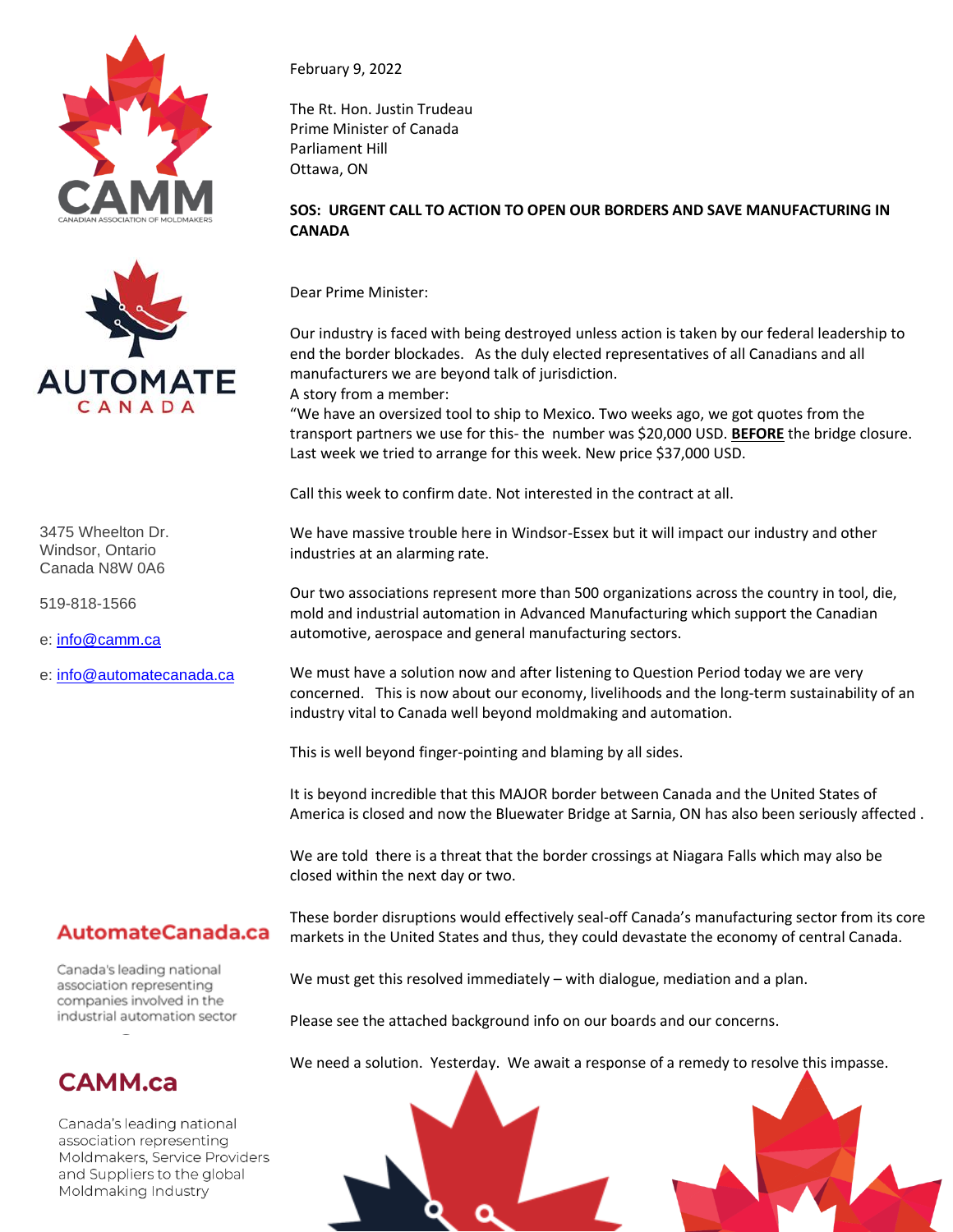The Canadian Association of Moldmakers (CAMM – www.camm.ca) and AUTOMATE Canada (www.automatecanada.ca) have serious and urgent concerns about the blockade of the Ambassador Bridge Windsor-Detroit border crossing.

We have members across the nation but the largest cluster of member companies lies in the Southwestern Ontario corridor. The majority of our products are exported and, like the auto and aerospace industries, by far, the largest export market for our goods and services is the US. Thus, these disruptions to the orderly flow of goods and people are a direct and serious threat to the companies operating in the advanced manufacturing sector and the livelihoods of more than 38,000 employees – the majority of whom are highly educated engineers and skilled trades workers.

The Boards of Directors of our two organizations ask your government to consider the potential effects of these border disruptions on three different timescales: short-term, medium-term and long-term. In the short term, the border closure has already had an immediate and serious effect on the ability of our member companies to fulfill their contracts with US customers, receive goods and services from US suppliers which we need so that we can add value in our Canadian factories. On a daily basis, our firms are liable for substantial monetary penalties for late shipment of goods and this will have an immediate negative effect on our profitability during these already challenging times. For some rational, one larger member stated that they export over \$4.5 Million worth of tooling across this particular border, monthly.

In the medium term, the border disruptions are demonstrating to our American customers that doing business with Canadian companies is risky and that unanticipated events in our country can profoundly affect the ability of Canadian industry to function in the integrated North American automotive, aerospace and general manufacturing sectors. Many current contracts, business relationships and customer confidence has become strained as a result of the necessary COVID 19 travel mandates that have slowed the flow of products and people who use this point of entry – but these measures did not completely eliminate access, unlike the current blockades. This present situation will result in some of our US customers revising their sourcing decisions over the coming 3-5 years and in the medium term, it will result in significant reductions in orders placed with Canadian companies in export-heavy industries. These outcomes will lead to reduced capital investment in Canada and significant job losses within our Canadian operations in the coming years. As your Government knows, the trend in lack of investment specifically in the automotive sector faced a continued declining trend over the last 20 years.

In the long term, our customers' revisions to sourcing decisions will result in large-scale losses within Canadian industry in terms of orders and as a direct result, the employment of highly educated and skilled Canadians will be greatly diminished. In effect, we will have shown the North American and global markets that Canada cannot function as the stable, reliable trading partner, that we have been recognized for in the past.

There can be no doubt that this chain of events will lead to major job losses in our most valued advanced manufacturing sector in the short-, medium- and eventually, in the long-term. The loss of business and as a result, of high value jobs would most likely be permanent.

We must also point out that the present border disruptions are taking place at the very time when the US government is working hard to pass their Build Back Better legislation that would place many Canadian firms and the manufacturing operations of multinational companies at a profound disadvantage relative to their US competitors. As your Ministers will be aware, supply sourcing and manufacturing location choices are made years in advance of the start of actual production – but once the decisions are made, they are very difficult, if not impossible to change.